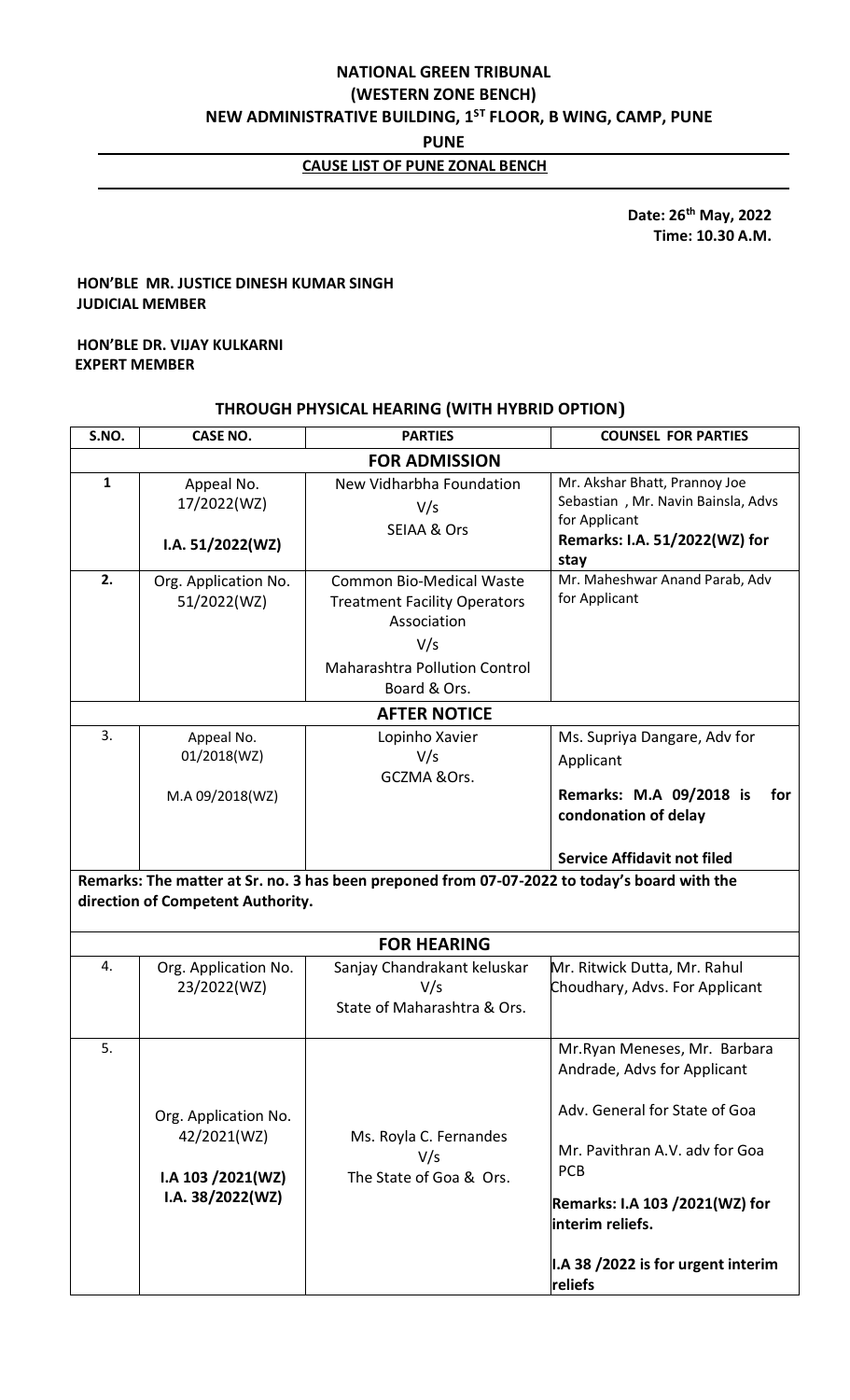| <b>FOR DIRECTION</b>                            |                                      |                                                                                                            |                                                                                                 |  |  |  |  |
|-------------------------------------------------|--------------------------------------|------------------------------------------------------------------------------------------------------------|-------------------------------------------------------------------------------------------------|--|--|--|--|
| 6.<br><b>Review Application</b><br>02/2022 (WZ) |                                      | Dattatray G Phalke<br>V/s                                                                                  | <b>Applicant in Person</b>                                                                      |  |  |  |  |
| I.A. $43/2022(WZ)$<br>In                        |                                      | Rajendra sinh Bhamboo Infra Pvt<br>Itd. &Ors.                                                              | Remarks: I.A. 43/2022 is<br>for<br>condonation of delay                                         |  |  |  |  |
|                                                 | OA no. 15/2022(WZ)                   |                                                                                                            |                                                                                                 |  |  |  |  |
|                                                 |                                      | <b>CASES AT SR. No. 07 to 09 WILL BE TAKEN UP FOR HEARING ON 22.08.2022</b>                                |                                                                                                 |  |  |  |  |
| 7.                                              | Org. Application No.                 | Mr. Ajay Jayvantroa Bhosale                                                                                | Mr. Nitin Lonkar, Ms. Sonali R.                                                                 |  |  |  |  |
|                                                 | 63/2019(WZ)<br>(I.A. No. 100/2019 &  | V/s<br>Union of India Through MoEF &                                                                       | Suryavanshi, Advocate for<br>Applicant                                                          |  |  |  |  |
|                                                 | I.A. No. 86/2021)                    | Ors.                                                                                                       |                                                                                                 |  |  |  |  |
|                                                 | <b>WITH</b>                          |                                                                                                            | Ms. Mansi Joshi, Adv. For R-1, 6 & 7<br>Mr. Saket Mone a/w Mr. Abhishek<br>Salion Adv. For R-11 |  |  |  |  |
| 8.                                              | Appeal                               | Mr. Ajay Jayvantrao Bhosale                                                                                | Mr. Nitin Lonkar, Ms. Sonali R.                                                                 |  |  |  |  |
|                                                 | No.26/2020(WZ)<br>(I.A. No. 30/2020) | V/s<br>Union of India & Ors.                                                                               | Suryavanshi, Advocate for<br>Applicant                                                          |  |  |  |  |
|                                                 |                                      |                                                                                                            | Ms. Mansi Joshi, Adv. For R-1 & 7<br>Mr. Saket Mone a/w Mr. Abhishek<br>Salion Adv. For R-11    |  |  |  |  |
| 9.                                              | Org. Application No.<br>49/2019(WZ)  | Sarang Yadwadkar & Ors.<br>V/s                                                                             | Mr Ritwick Dutta, Mr. Maitreya<br>Ghorpade, Advocates for                                       |  |  |  |  |
|                                                 | (I.A. No. 20/2020)                   | <b>Pune Municipal Corporation</b><br>through its Commissioner & Ors.                                       | Applicant & Applicant-in-person                                                                 |  |  |  |  |
|                                                 |                                      |                                                                                                            | Mr. P. S. Suryavanshi, Advocate<br>for $R-1$                                                    |  |  |  |  |
|                                                 |                                      |                                                                                                            | Mr. Amol Patayeet, Mr. Amit                                                                     |  |  |  |  |
|                                                 |                                      |                                                                                                            | Lanke, Mr. Sanjana Tupe,                                                                        |  |  |  |  |
|                                                 |                                      |                                                                                                            | Advocates and Mr. Makrand<br>Nikam, for R-2                                                     |  |  |  |  |
|                                                 |                                      |                                                                                                            | Ms Supriya Dangare, Adv. for R-3                                                                |  |  |  |  |
|                                                 |                                      |                                                                                                            | Mrs. S. B. Vaidya Pandit, Law<br>Officer, Collectorate, Pune for R-5                            |  |  |  |  |
|                                                 |                                      |                                                                                                            | Ms. Manasi Joshi, Adv. for MPCB                                                                 |  |  |  |  |
| 10.                                             | Appeal No.                           | <b>CASES AT SR. No. 10 to 16 WILL BE TAKEN UP FOR HEARING ON 23.08.2022</b><br>Jagannath Pandurang Sinnari | Mr. Saurabh Kulkarni, Mr. Prashant                                                              |  |  |  |  |
|                                                 | 05/2022(WZ)                          | Vs.                                                                                                        | Bhat, Advs. for Appellant                                                                       |  |  |  |  |
|                                                 | (I.A. No. 16/2022)                   | <b>State Environment Impact</b><br>Assessment Authority & 3 Ors.                                           | Mr. Deepak M. Gupte Adv. for R-<br>3/MoEF                                                       |  |  |  |  |
|                                                 | <b>WITH</b>                          |                                                                                                            | Mr. Vilas Jadhav, Adv. for MPCB                                                                 |  |  |  |  |
| 11.                                             | Appeal No.<br>26/2021(WZ)            | Narayan Motiram Hindalekar<br>Vs.<br><b>SEIAA</b>                                                          | Adv. Saurabh Kulkarni, for Appellant<br>Adv. Aniruddha Kulkarni for R.1-<br><b>SEIAA</b>        |  |  |  |  |
|                                                 | <b>WITH</b>                          |                                                                                                            | Mr. Rahul Garg, Adv for R.2                                                                     |  |  |  |  |
| 12.                                             | Appeal No.                           | Chandrakant Vishnu Poojare                                                                                 | Adv. Saurabh Kulkarni, for Appellant                                                            |  |  |  |  |
|                                                 | 27/2021(WZ)<br><b>WITH</b>           | Vs.<br><b>SEIAA</b>                                                                                        | Adv. Aniruddha Kulkarni for R.1-SEIAA<br>Mr. Rahul Garg, Adv for R.2                            |  |  |  |  |
| 13.                                             | Appeal No.                           | Sadashiv Mahadev Morye                                                                                     | Adv. Saurabh Kulkarni, for Appellant                                                            |  |  |  |  |
|                                                 | 28/2021(WZ)                          | Vs.<br><b>SEIAA</b>                                                                                        | Adv. Aniruddha Kulkarni for R.1-SEIAA<br>Mr. Rahul Garg, Adv for R.2                            |  |  |  |  |
|                                                 | <b>WITH</b>                          |                                                                                                            |                                                                                                 |  |  |  |  |
| 14.                                             | Appeal No.<br>29/2021(WZ)            | Pramod Sadanand Kambli<br>Vs.                                                                              | Adv. Saurabh Kulkarni, for Appellant<br>Adv. Aniruddha Kulkarni for R.1-SEIAA                   |  |  |  |  |
|                                                 | <b>WITH</b>                          | <b>SEIAA</b>                                                                                               | Mr. Rahul Garg, Adv for R.2                                                                     |  |  |  |  |
| 15.                                             | Appeal No.<br>30/2021(WZ)            | Mahadev Balkrishna Parkar<br>Vs.                                                                           | Adv. Saurabh Kulkarni, for Appellant                                                            |  |  |  |  |
|                                                 | <b>WITH</b>                          | <b>SEIAA</b>                                                                                               | Adv. Aniruddha Kulkarni for R.1-<br><b>SEIAA</b>                                                |  |  |  |  |
|                                                 |                                      |                                                                                                            | Mr. Rahul Garg, Adv for R.2                                                                     |  |  |  |  |